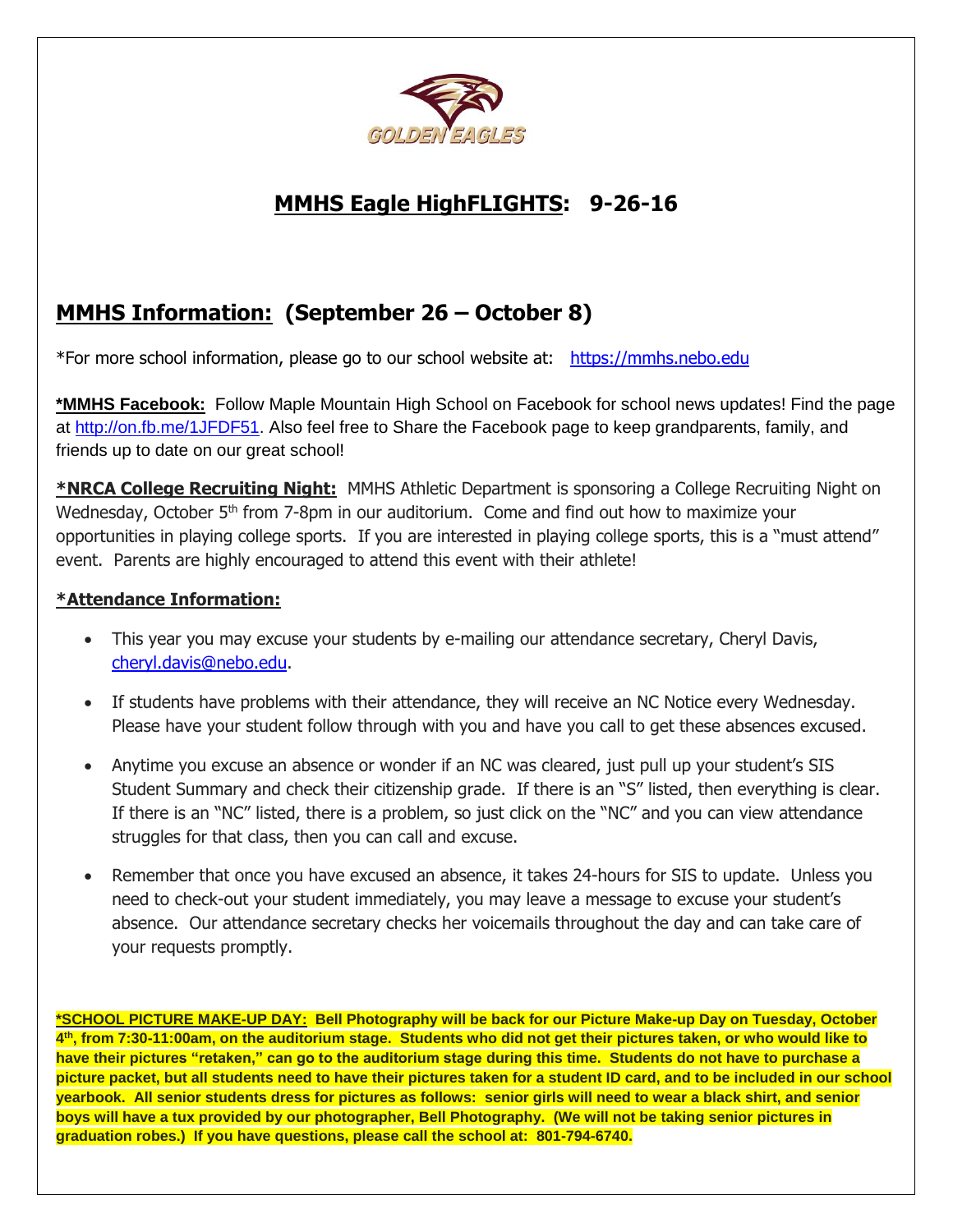**\*Substitute Teachers Needed:** Kelly Services is now hiring substitute teachers for Nebo School District. To schedule an interview go to: [www.kesutah.appone.com](http://www.kesutah.appone.com/) This is a great opportunity to work with the wonderful students in our district with an added bonus – you get compensated for your time! A fun part-time job!

**\*Channel 17 Spanish Fork**: Friday's football game against Uintah will be broadcast live by Channel 17 here in Spanish Fork. If you are unable to attend you can watch the game from wherever you are! Family and friends in other states can tune in as well to cheer on their favorite player. There are 3 options to watch: -Channel 17 (If you are signed up for TV through SFCN)

#### [-sfcn.org/watch17](http://sfcn.org/watch17)

#### [-youtube.com/spanishfork17](http://youtube.com/spanishfork17)

Tune in to support your team and don't miss the game! You can also watch the game later on the Spanish Fork 17 YouTube channel.

**\*Counseling Department:** The PSAT will be administered at MMHS on Saturday, October 15, 2016 @ 8:00 am. The PSAT serves as a practice test for the SAT as well as the qualifying test for the National Merit Scholarship. Sophomores and Juniors may take the test. In order to be considered for the National Merit Scholarship, the PSAT must be taken during the Junior year. Register in the Finance Office; the cost of the test is \$15.00 and will be limited to 50 students. See your Counselor if you have questions or would like more information about the benefits of taking PSAT.

#### **\*PTA Corner:**

Registration for the Student Service Club officially began last week. We had 92 students stop by the booth and express interest! The Student Service Club meets once a month during lunch to do a variety of service projects. Some projects in the past have been making lunches for the homeless, writing letters to our servicemen and women, and reading to children. Makayla Cazier is our student leader this year with Holly Petersen as our parent chairperson.

The first SSC meeting will be on October 11th. It's only \$6.50 to join for the whole school year! The PTSA provides all the materials needed for the service projects throughout the year. Membership in the Student Service Club also makes students a members of the MMHS PTSA, which helps qualify them for regular raffles, the Master of the Wing scholarship, and other character and resume-building opportunities. If your student is interested in participating, they can join by going to the following website, <https://sites.google.com/site/ptsamaplemountain/>

We want to thank the many parent volunteers that helped make the parent-teacher conference dinner, report card distribution, and membership sign-up work so smoothly. The teachers and staff were very appreciative of the food and support.

Food items were brought by:

Laura Henry, Angela Eckhardt, Shelley Jackson, Lisa Ross, Donna Griffin, Jami Werner, Tammy Bird, Wendy Buhler, Mary Garlitz, Laurie Lewis, Roxane Whyte, Tami Boyd, Denise Stephens, Misty Wright, Teresa Warner, Tonia Ivie, Caroline Pratt, Melynie Meeks, Diane Cooper

Report card and membership volunteers were:

Jami Werner, Ute Cloward, Caroline Pratt, Melanie Newell, Mary Garlitz, Kelly Leckie, Misty Wright, Julie Olsen, Larana Sales, Angela Eckhardt, Sheila Perez, Lisa Ross, Diane Cooper, Holly Petersen

We couldn't do it without you! Thank you!

# **School Events: September 26 – October 8**

\*Sept 26 No calendar items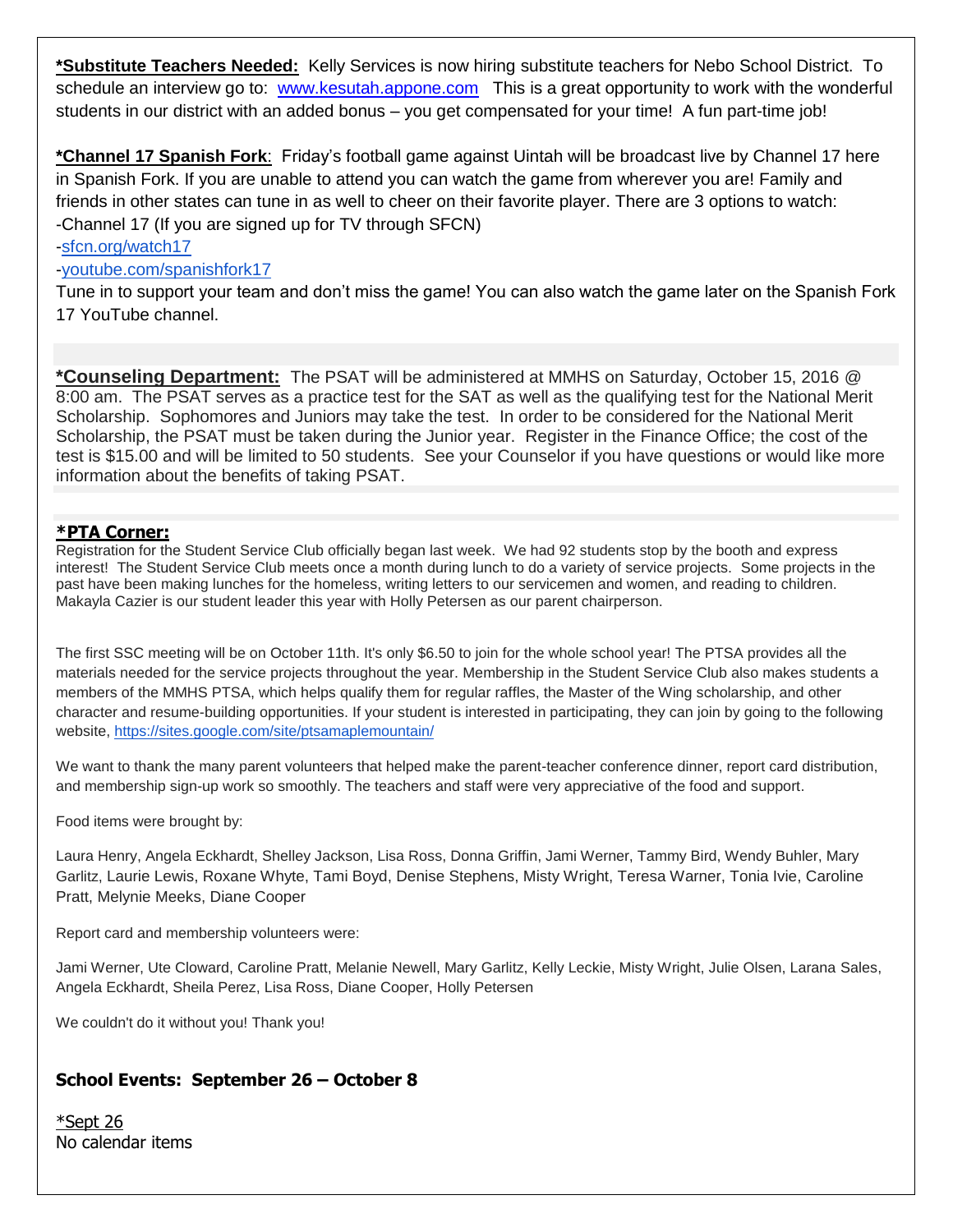\*Sept 27 Volleyball @ PHS Girls' Soccer @ SFHS

\*Sept 28 No calendar items

#### \*Sept 29

Girls' Tennis Region Tournament @ SHHS/SFHS Volleyball vs SHHS @ MMHS JV & Soph Football @ Uintah Girls' Soccer vs SHHS @ MMHS

#### \*Sept 30

Girls' Tennis Region Tournament @ SHHS/SFHS Football vs Uintah @ MMHS

\*Oct 3 State Golf @ Soldier Hollow

### \*Oct 4

PICTURE MAKE-UP DAY 7:30-11:30am on auditorium stage State Golf @ Soldier Hollow PTSA Board Mtg @ 10am in Eagles Nest Volleyball vs SFHS @ MMHS Girls' Soccer @ SHS

## $*$ Oct 5

Orchestra Auditions (Helquist) Band Booster Club Mtg @ 7:30pm in Band Room B-100

# $*$ Oct 6

UMEA All-State Choir Shakespeare Festival in Cedar City (Oct  $6 - Oct 8$ ) Girls' Tennis State Tournament @ Liberty Park (Oct 6 & 7) Volleyball @ Uintah JV & Soph Football @ Wasatch Girls' Soccer vs Wasatch @ MMHS Driver Ed Parent Mtg @ 6:30pm in the auditorium

\*Oct 7 **CLASS WARS ASSEMBLY (We will be on a morning bell schedule, schedule listed below.)** UMEA All-State Choir

Shakespeare Festival in Cedar City (Oct  $6 - Oct 8$ ) Girls' Tennis State Tournament @ Liberty Park (Oct 6 & 7) Cross Country Meet @ Spanish Fork Sports Park Volleyball Varsity Tournament @ Bingham HS (non-region tournament) Debate Nebo Novice Tournament @ SFHS Football vs Wasatch @ MMHS

\*Oct 8 UMEA All-State Choir Shakespeare Festival in Cedar City (Oct  $6 - Oct 8$ ) Volleyball Varsity Tournament @ Bingham HS (non-region tournament)